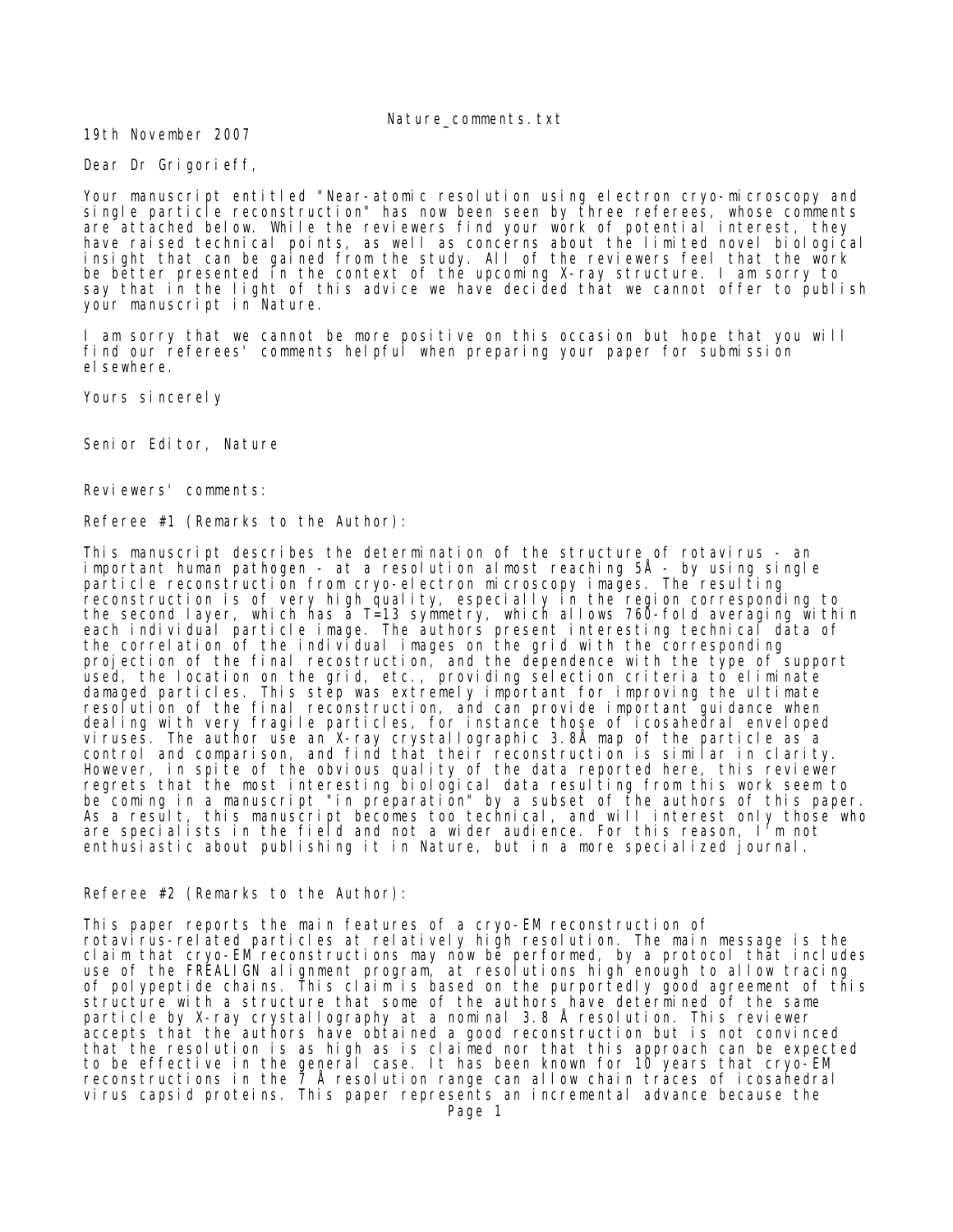## Nature comments.txt

rotavirus proteins, unlike HBV, are not all alpha-helical, but it brings no new biological information and the FREALIGN method has been published before. For these reasons and because the claim that this map is of comparable quality to the X-ray one is entirely anecdotal, I do not believe that this paper warrants publication in Nature. With appropriate clarifications (see below), a revised paper might be suitable for publication in Nature Methods.

1) The claim that this map is comparable in quality to a 3.8 Å map from X-ray crystallography is simply anecdotal. No evidence is presented in support of this claim. I suggest that the authors defer publication of this work until they have published the X-ray structure, at which time they should show side-by-side comparisons between the same regions of both maps. It should also include the same regions of density from cryo-EM maps limited to lower resolutions of 5.8 Å and 6.5 Å (see below).

It is noteworthy that they have decided to base their structure determination of the DLP on the X-ray map, not the EM map.

2) To make this comparison quantitative, they should present an FSC curve calculated between the EM map and the X-ray map.

3) The resolution is 5.3 Å by the FSC curve with a threshold of 0.142. This number is unrealistically optimistic both because of the exaggerating effect of correlated noise (see Yang et al, J Struct Biol. 2003 144:162) and because the threshold of 0.142 is so low. Most such comparisons use a threshold of 0.5, which gives a resolution of about 6.5 Å here or 0.3 (about 5.8 Å).

An argument has been given for the 0.142 threshold is that it compensates for the fact that it refers to only half-sets of data. It would enhance the paper to include an FSC curve for two independent reconstructions from half-data sets, not half sets separated after all the data had been refined together. Here 0.142 might be justified.

4) The bimodal distribution of correlation coefficients is an interesting observation but I doubt if it occurs in most cryo-EM analyses. The basis for this partition is obscure. It is assigned to the particle "batch" but what does that mean? Were different isolation procedures used? Was one batch frozen for storage or transportation, i.e. before vitrification? Was one batch just much older, i.e. a longer time between preparation and observation?

Referee #3 (Remarks to the Author):

This manuscript reports single-particle cryo-EM reconstruction of rotavirus double-layer particle (DLP) at sufficient resolution to recognize secondary structure elements and some large side chains. This is a significant technical achievement and would be appropriate for Nature. However, the manuscript reads very weak in its current form (for example, there is only 1 page for results, and 2 pages each for introduction, discussion and methods). It has essentially no discussions about the features and functional implications of the reconstructed image. It is probably due to the fact that the X-ray structure of this DLP has also been determined, and such descriptions will be given there instead. In this regard, I believe it may be better if this manuscript is published as a (short) companion paper to the X-ray structure paper.

The authors need to define the effective resolution of their reconstructed image. 'Similar in clarity to a 3.8 Å resolution map obtained from x-ray crystallography' (abstract) is not sufficient. The authors have the luxury of comparing to an X-ray map in this case, but there has to be an independent way of assessing the effective resolution of the cryo-EM image, for example Fourier shell correlation or other indicators. Similarly, 'The map compares well with ...' (top of